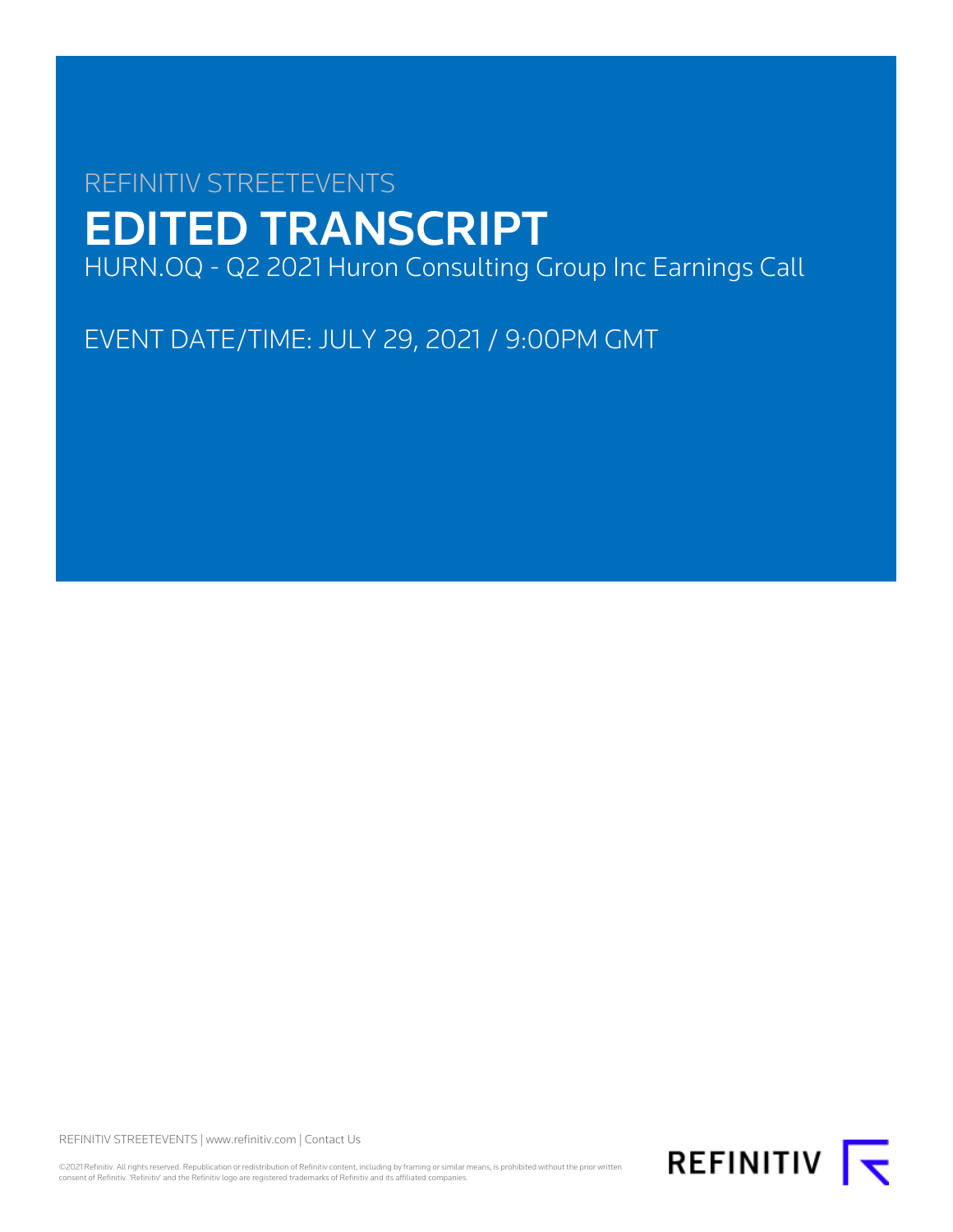#### **CORPORATE PARTICIPANTS**

**[James H. Roth](#page-1-0)** Huron Consulting Group Inc. - CEO & Director **[John D. Kelly](#page-3-0)** Huron Consulting Group Inc. - Executive VP, CFO & Treasurer

### **CONFERENCE CALL PARTICIPANTS**

**[Andrew Owen Nicholas](#page-6-0)** William Blair & Company L.L.C., Research Division - Analyst **[Jasper James Bibb](#page-5-0)** Truist Securities, Inc., Research Division - Associate **[Joshua David Vogel](#page-11-0)** Sidoti & Company, LLC - Analyst **[Kevin Mark Steinke](#page-9-0)** Barrington Research Associates, Inc., Research Division - MD **[William Sutherland](#page-7-0)** The Benchmark Company, LLC, Research Division - Senior Equity Analyst

### **PRESENTATION**

#### **Operator**

Good afternoon, ladies and gentlemen, and welcome to the Huron Consulting Group's webcast to discuss financial results for the second quarter 2021. (Operator Instructions) As a reminder, this conference call is being recorded.

Before we begin, I would like to point out to all of you to -- the disclosure at the end of the company's news release for information about any forward-looking statements that may be made or discussed on this call. The news release is posted on Huron's website. Please review that information, along with the filings with the SEC for a disclosure of factors that may impact subjects discussed in this afternoon's webcast. The company will be discussing one or more non-GAAP financial measures. Please look at the earnings release and -- on Huron's website for all the disclosures required by the SEC, including reconciliations to the most comparable GAAP numbers.

<span id="page-1-0"></span>And now I would like to turn the call over to Jim Roth, Chief Executive Officer of Huron Consulting Group. Mr. Roth, please go ahead.

#### **James H. Roth** - Huron Consulting Group Inc. - CEO & Director

Good afternoon, and welcome to Huron Consulting Group's Second Quarter 2021 Earnings Call. With me today are John Kelly, our Chief Financial Officer; and Mark Hussey, our President and Chief Operating Officer. I'd like to spend a few minutes putting our second quarter results into context as it will provide important insight into how we see things evolving for the rest of the year.

Prior to the start of the pandemic, we finished 2019 with strong performance across all 3 operating segments, and we entered 2020 with much of that momentum continuing. At the midpoint of our initial guidance range for 2020, we anticipated a growth rate of 5%, and we believed at the time that the market demand for our services and our investments in growth would enable us to exceed that target.

As we have discussed on prior calls, with the onset of the pandemic in early 2020, the Healthcare segment was negatively impacted immediately and the Education segment was negatively impacted a quarter later, while the Business Advisory segment achieved strong growth through most of 2020 despite global economic challenges.

Turning to 2021. When we released our first quarter results, we shared our belief that the Education and Healthcare segments reached their pandemic revenue low watermarks during the fourth quarter of 2020 and first quarter of 2021, respectively. We also shared that we saw an increase in our sales pipeline and the pace of signings in our Healthcare and Education business, which gave us further confidence in our ability to meet our updated full year performance expectations.

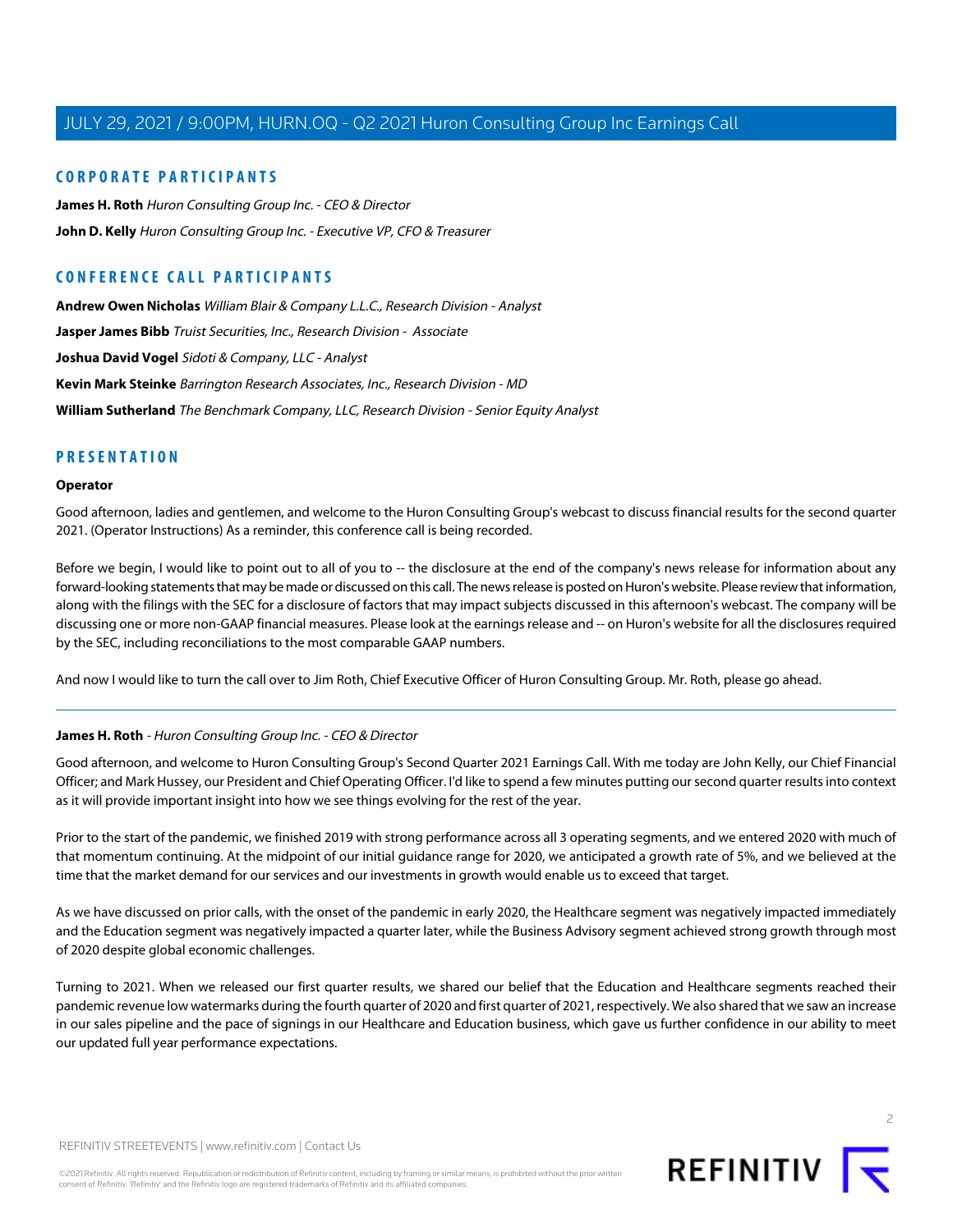With that context, in the second quarter of 2021, revenues grew 6% year-over-year and 13% sequentially, reflecting the strength of the recovery in our Healthcare and Education segments. We anticipate the tailwinds that we experienced in the second quarter will continue across all segments, including in Business Advisory, further demonstrating that our prepandemic growth trajectory has returned and that we believe we have established a foundation for strong growth through the remainder of 2021.

I will now share additional insight into our second quarter performance and then provide some color on our expectations for the remainder of 2021. During the second quarter, Healthcare segment revenues grew 19% over the prior year quarter, reflective of the strength of the recovery for our offerings in the health care industry and strong performance in our revenue cycle managed services business. As we anticipated, utilization improved over the first quarter of 2021 and the pipeline of assessments for our performance improvement offerings continues to build given the financial pressures facing hospitals and health systems. As previously discussed, during the second quarter, we continued to invest in our revenue cycle managed services offerings as we believe this business will be an ongoing source of growth for Huron.

In addition, we recently onboarded the leadership of a West Coast academic health system, which is now our third revenue cycle managed services contract. As hospitals and health systems navigate challenging financial terrain, our comprehensive offering spanning consulting, managed services and outsourcing and our proven ability to achieve cost savings and yield improvement for our clients will continue to be attractive to the health care market.

Turning to the Business Advisory segment. In the second quarter of 2021, Business Advisory segment revenues were flat compared to the prior year quarter, driven by another quarter of double-digit growth across our digital technology and analytics and strategy offerings. That growth was offset by lower revenues in our distressed Advisory and Life Sciences businesses, reflective of the difficult comparisons in the second quarter of 2020. The primary growth driver in this segment is the ongoing demand for digital transformation, stemming from the altered postpandemic environment that has emerged across industries. Our digital and analytics offerings have been deployed in numerous commercial sectors, and they have also strengthened Huron's competitive advantage in our core industry verticals.

As we've been indicating during the past 2 years, the investments we have made and continue to make throughout the Business Advisory segment are providing 2 key benefits to Huron. First, the investments are enhancing our ability to provide a broader array of technology, financial and operational capabilities in new industries and geographies. Second, these investments are also yielding success in achieving new collaborative work within our Healthcare and Education segments. Collectively, we are excited about how these investments will continue to enable us to achieve our financial objectives.

Turning now to the Education segment. In the second quarter of 2021, Education segment revenues declined 7% over the prior year quarter, reflective of the difficult comparisons in the second quarter of 2020, which as of that time, had not been impacted by the pandemic. Sequentially, Education segment revenues grew 14% over the first quarter of 2021 driven by record demand in our research, strategy and operations and student offerings.

As we've indicated, there was strong demand for our technology-related services in 2019 and early 2020 and many large universities halted or deferred their systems implementation efforts until they have more clarity as to how long it would take to return to a more normal environment. We believe that time is now. And in recent months, we have seen an increase in our pipeline for technology-related opportunities. We anticipate that the second half of the year will show continuous improvement in revenue coming from cloud implementations adding to the strength in demand for the remainder of our Education offerings.

Before I turn to our outlook for the remainder of the year, I would like to make a few comments about our team. Last year, we had to make strategic decisions about our people and the duration of the pandemic. We didn't know how long the pandemic would last nor did we have a full understanding of how deeply it would eventually impact our Health and Education businesses. What we did know is that we had and continue to have an incredibly talented team of people that would not be easily replaceable if we made a material reduction in our headcount. During the pandemic, we believe that retaining our people was in the best interest of our shareholders and critical to sustaining our culture and supporting the growth we anticipated as our clients' businesses began to stabilize. We believe that those decisions are reflected in the strong revenue growth this quarter and will yield positive results our shareholders in terms of improved margins and a robust workforce that is ready to meet the anticipated high demand for our services as the economy continues to rebuild. We believe that evidence of those improvements in revenue growth and profitability will continue

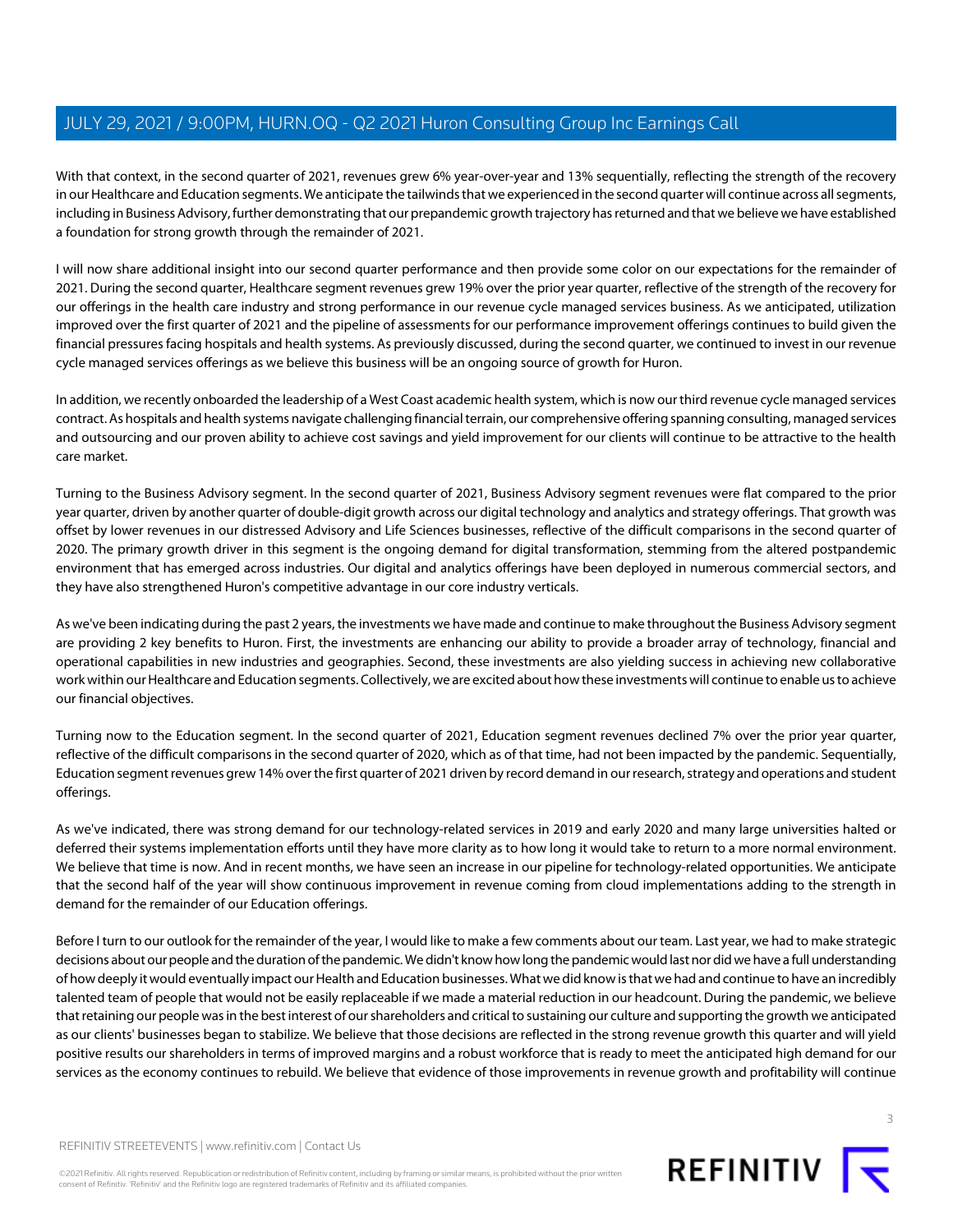to materialize in more normalized levels of utilization during the second half of this year and into subsequent years as demand returns across all segments.

Finally, let me turn to our outlook for the year. As our press release indicates, we are increasing and narrowing our annual revenue guidance to \$875 million to \$905 million. We are also narrowing our adjusted EBITDA guidance to a range of 10.8% to 11.3% of revenues and narrowing our adjusted diluted earnings per share to a range of \$2.40 to \$2.70. We raised our revenue guidance to reflect the anticipated recovery in demand for our Healthcare and Education offerings in the second half of the year as well as continued growth in the Business Advisory segment. Across all 3 segments, we believe the market recovery presents strong tailwinds for demand for our business. Through the hard work and dedication of our teams, we believe we are well positioned to take advantage of these market opportunities with our deep client relationships, industry expertise and extensive technology capabilities. I remain enthusiastic about our prospects for 2021, and we are committed to returning Huron's sustainable organic growth and increased profitability.

<span id="page-3-0"></span>Now let me turn it over to John for a more detailed discussion of the financial results. John?

#### **John D. Kelly** - Huron Consulting Group Inc. - Executive VP, CFO & Treasurer

Thank you, Jim, and good afternoon, everyone.

Before I begin, please note that I will be discussing non-GAAP financial measures such as EBITDA, adjusted EBITDA, adjusted net income, adjusted EPS and free cash flow. Our press release, 10-Q, Investor Relations page on the Huron website have reconciliations of these non-GAAP measures to the most comparable GAAP measures, along with the discussion of why management uses these non-GAAP measures and why management believes they provide useful information to investors regarding our financial condition and operating results. Also, unless otherwise stated, my comments today are all on a continuing operations basis. Now let me walk you through some of the key financial results for the quarter.

Revenues for the second quarter of 2021 were \$230.1 million, up 5.6% from \$217.9 million in the same quarter of 2020. The decrease in -- the increase in revenues in the quarter was driven by growth in our Healthcare and Business Advisory segments, partially offset by a year-over-year decline in revenues in the Education segment, which was not significantly impacted by the pandemic until the second half of 2020. Education segment revenues grew sequentially 14.3% compared to the first quarter of 2021.

Net income was \$12.8 million or \$0.59 per diluted share in the second quarter of 2021 compared to \$13.6 million or \$0.61 per diluted share in the same quarter in the prior year. Our effective income tax rate in the second quarter of 2021 was 21.3% compared to 20.1% 1 year ago. Our effective tax rate for Q2 of 2021 was more favorable than the statutory rate, inclusive of state income taxes, primarily due to a discrete tax benefit related to electing the GILTI high-tax exclusion retroactively to an earlier period. This favorable tax benefit was partially offset by certain nondeductible expenses.

Adjusted EBITDA was \$25.6 million in Q2 2021 or 11.1% of revenues compared to \$27.5 million in Q2 2020 or 12.6% of revenues. Adjusted non-GAAP net income was \$15.1 million or \$0.69 per diluted share in the second quarter of 2021 compared to \$14.9 million or \$0.68 per diluted share in the same period of 2020.

Now I'll make a few comments about the performance of each of our operating segments. The Healthcare segment generated 44% of total company revenues during the second quarter of 2021. This segment posted revenues of \$101.4 million for the second quarter of 2021, up \$16 million or 18.7% from the second quarter of 2020. The increase in revenue primarily reflects increased demand for both our performance improvement and revenue cycle managed services offerings. Operating income margin for Healthcare was 27.3% for Q2 of 2021 compared to 24.8% for the same quarter in 2020. The increase in margin over the prior year quarter was primarily attributable to higher utilization as well as decreases in salaries and related expense for our support personnel and contractor expense, partially offset by increases in performance balance expense and signing, retention and other bonus expense for our revenue-generating professionals as a percentage of revenues.



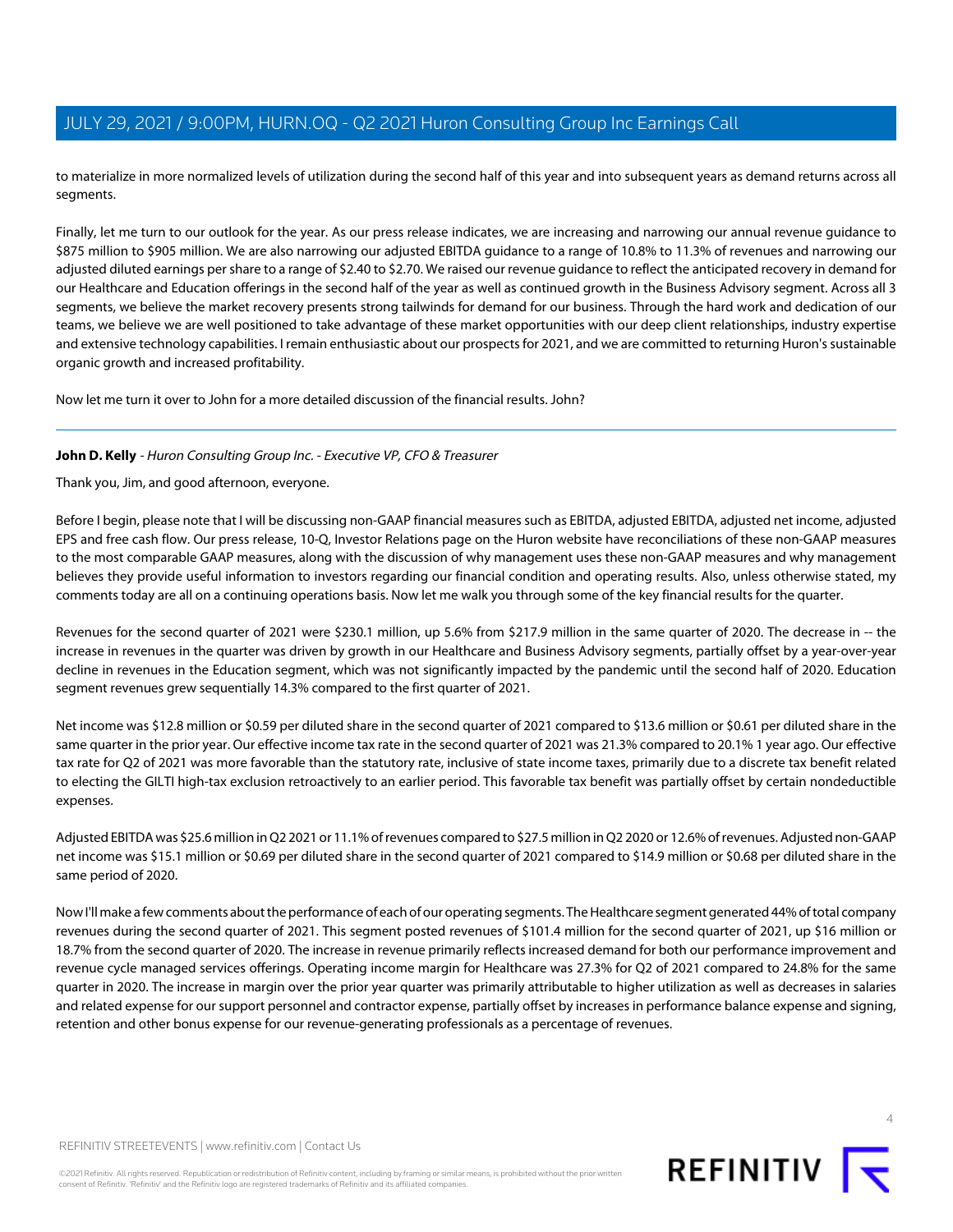Let me interject one housekeeping item. As our revenue cycle managed services business continues to grow and scale, we have provided metrics in our 10-Q to provide additional color into this portion of our business. We will also file a supplemental 8-K, which provides a historical recasting of our metrics to reflect this revised presentation.

The Business Advisory segment generated 31% of total company revenues during the second quarter of 2021. The segment posted revenues of \$70.9 million in Q2 2021, up \$0.4 million or 0.6% from the second quarter of 2020. Revenues for the second quarter of 2021 included \$4.3 million from our acquisitions of ForceIQ and Unico solution. The quarter-over-quarter increase in revenue was driven by our digital technology and analytics and strategy offerings partially offset by decreases in our distressed offerings and Life Sciences business. The operating income margin for the Business Advisory segment was 20.2% for Q2 2021 compared to 23.7% for the same quarter in 2020. The quarter-over-quarter decline in margin was primarily due to increases in salaries and related expenses for our revenue-generating professionals and contractor expense as a percentage of revenues, partially offset by a decrease in performance bonus expense.

The Education segment generated 25% of total company revenues during the second quarter of 2021. Segment posted revenues of \$57.9 million in Q2 2021, down of \$4.2 million or 6.7% from the second quarter of 2020. The decline in revenue reflects a difficult prior year comparison as our Education segment did not experience significant revenue impact from the pandemic until the third quarter of last year. The decrease reflects a decline in our technology implementation revenues, partially offset by increases in our research, strategy and operations and student offerings. The operating income margin for Education was 23.8% for Q2 2021 compared to 26% for the same quarter in 2020. The quarter-over-quarter decline in margin was primarily due to increases in performance bonus expense and signing retention and other bonus expense for our revenue-generating professionals and technology expenses, partially offset by decreases in contractor promotion and marketing expenses as a percentage of revenues.

Other corporate expenses not allocated at the segment level were \$34.3 million in Q2 2021 compared with \$31.6 million in Q2 2020. Unallocated corporate expenses in the second quarter of 2021 include \$2.1 million of expense related to the increased liability of our deferred compensation plan, which is fully offset in other income by the corresponding gain in assets used to fund that plan. Unallocated corporate expenses in the second quarter of 2020 included \$3.9 million of similar expense related to our deferred compensation plan. Excluding the impact of the deferred compensation plan in both periods, the \$4.4 million increase in unallocated expense primarily relates to increases in salaries, bonuses and related expense for our support personnel, legal expenses, restructuring expense, travel expenses and software and data hosting expenses. For the first 6 months of 2021, other corporate expenses not allocated at the segment level to -- modestly decreased compared to the same period in 2020 when excluding the impact of the deferred compensation plan and restructuring charges.

Now turning to the balance sheet and cash flows. DSO came in at 73 days for the second quarter of 2021 compared to 64 days for the first quarter of 2021 and 68 days for the second quarter of 2020. The increase in DSO during the quarter is related to the ramp-up in revenue as the quarter progressed as well as certain larger Healthcare and Education projects with contractual payment schedules, where we anticipate to bill and collect on first half revenues in the second half of the year. We continue to expect DSO to normalize to around 60 days over the course of 2021.

Total debt includes the \$265 million in senior bank debt and a \$3 million promissory note for total debt of \$268 million. We finished the quarter with cash of \$13 million for net debt of \$255 million. Our leverage ratio, as defined in our senior bank agreement, was approximately 2.8x adjusted EBITDA as of June 30, 2021, compared to 2.6x adjusted EBITDA at the end of Q2 2020. We expect to finish the year with a leverage ratio below 2x EBITDA.

Cash flow generated from operations in the second quarter of 2021 was \$21 million, and we used \$6 million of our cash to invest in capital expenditures, inclusive of internally developed software costs, resulting in free cash flow of \$15 million. We used \$23.8 million of our cash to repurchase shares of our common stock during the quarter, bringing the year-to-date total up to \$35.2 million.

Finally, let me turn now to our expectations and guidance for 2021. As Jim noted, we are raising and narrowing our full year 2021 revenue guidance to \$875 million to \$905 million. The increase in our revenue guidance primarily reflects the ongoing recovery in our Healthcare and Education segments and continued growth in our Business Advisory segment. In addition, we are narrowing our full year adjusted EBITDA guidance to be in a range of 10.8% to 11.3% of revenues, and we are narrowing our full year adjusted non-GAAP diluted earnings per share guidance to be in the range of \$2.40 to \$2.70. Finally, we expect our full year effective tax rate to be in the low 20% range.



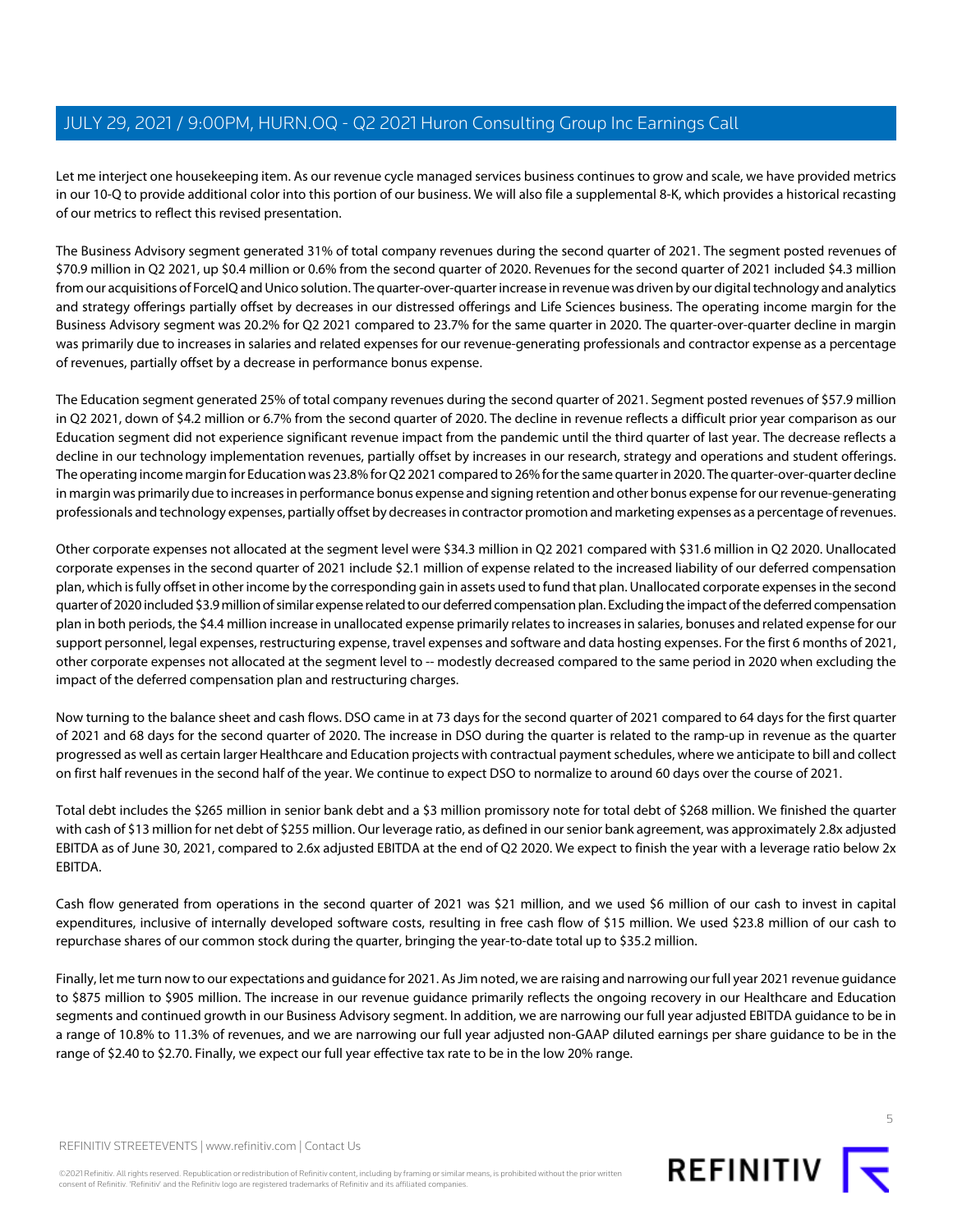Thanks, everyone. I would now like to open up the call to questions.

#### Operator?

#### **QUESTIONS AND ANSWERS**

#### **Operator**

<span id="page-5-0"></span>(Operator Instructions) Our first question comes from the line of Tobey Sommer of Truist Securities.

#### **Jasper James Bibb** - Truist Securities, Inc., Research Division - Associate

It's Jasper Bibb on for Tobey. I wanted to ask about what's still in the pipeline for Healthcare performance improvement. As we move into 3Q, Healthcare utilization is kind of rebounding towards pre-COVID levels. Do you think you'll have visibility pretty soon on some of these larger projects you've been pursuing for a few quarters?

#### **James H. Roth** - Huron Consulting Group Inc. - CEO & Director

Josh, this is Jim. I think the portfolio of opportunities that we have from this is really -- I think it's pretty consistent. I think we've kind of gotten away from these really large projects that are having a big impact. And I think just having -- I think the normal performance improvement opportunities we have right now are reasonably consistent. They're largely, with what we've seen in the last year or so, absent the kind of shortfall that we had during the pandemic.

But the reality is -- I mean, some are -- we have some large health systems that are going to tend to be larger projects depending upon how much cost reduction or revenue cycle work needs to be done. But I think our expectation is that things have really kind of now gotten back to the kind of pace that we had before and that the issues that we're seeing within the health care industry are going to be very conducive to having additional growth for us in this practice. We feel good about the way that the industry is evolving. From our perspective, the pressures that we've been talking about in the health care industry are very significant. The changes that have transpired because of COVID and the way that they have to respond to that are very significant. And we feel it's created a really good opportunity for us. So we have a healthy portfolio of opportunities ahead of us that we think are going to reflect the kind of revenues for Huron that we think will be very positive.

#### **John D. Kelly** - Huron Consulting Group Inc. - Executive VP, CFO & Treasurer

And I'll -- Jasper, I'll just add that we talked last call about how we had confidence that we had seen the low point from a health care perspective in the first quarter of 2021. And that was based on couple of those projects that we've been talking about in the pipeline did close towards the end of the first quarter and into the early part of the second quarter. And that trend line continues as the quarter progressed. We continue to have nice conversion on projects in our pipeline. As you alluded to, you can see that in our utilization rate. And I would say we're still in an environment right now, as we talked about during the first quarter, where we're doing a lot of assessment work. And so a lot of assessment work that does involve some investment in terms of margin. But from an opportunity perspective and an outlook perspective, as we think about the back half of the year into 2022, it's very encouraging for us because it gives us good visibility to some meaningful work in the pipeline.

#### **Operator**

Our next question comes from Andrew Nicholas of William Blair.

REFINITIV STREETEVENTS | [www.refinitiv.com](https://www.refinitiv.com/) | [Contact Us](https://www.refinitiv.com/en/contact-us)

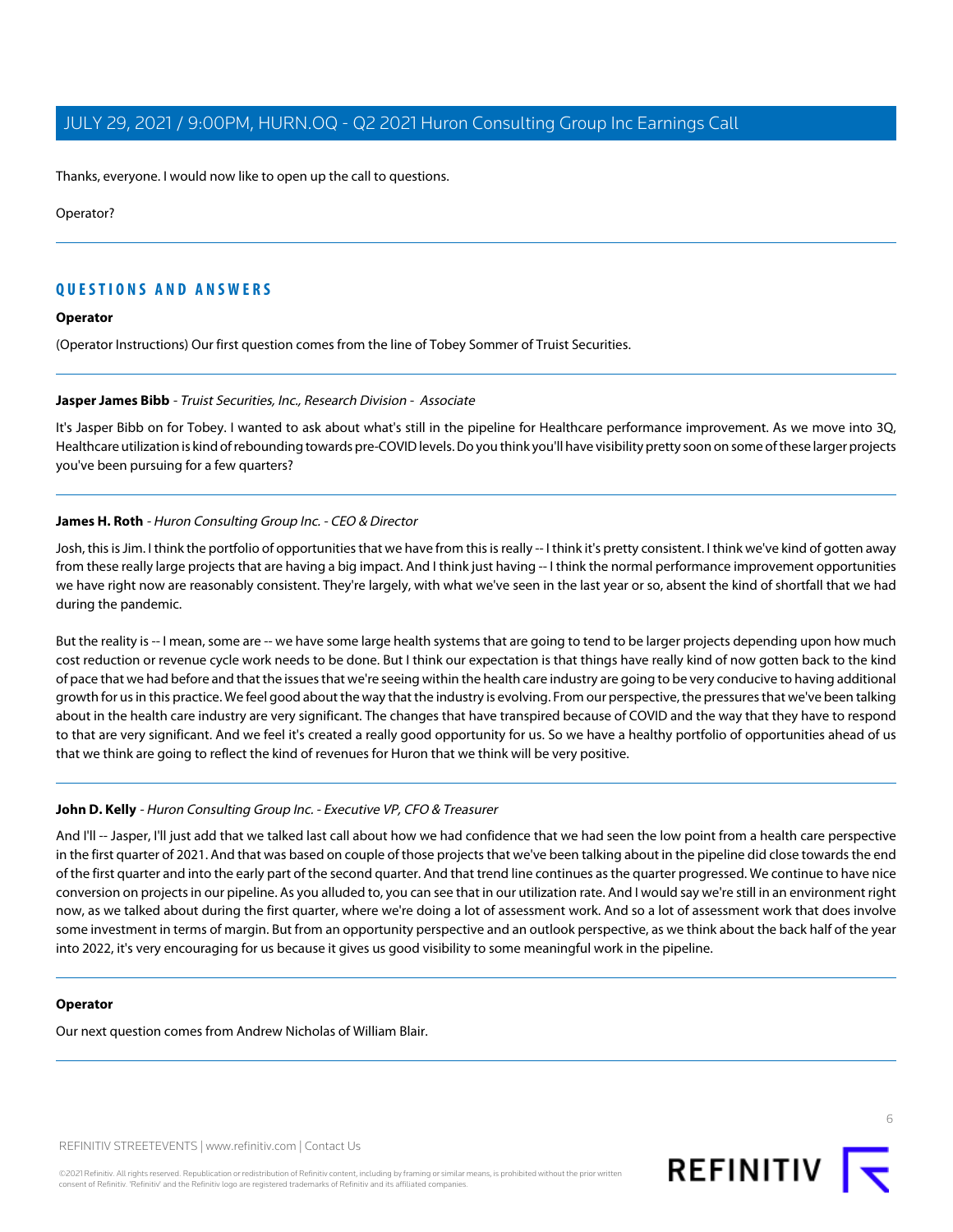#### <span id="page-6-0"></span>**Andrew Owen Nicholas** - William Blair & Company L.L.C., Research Division - Analyst

First question that I have is just on the revenue and earnings cadence that you expect for the rest of this year. And indirectly, if there was anything kind of onetime in the second quarter. The reason I ask is because it looks to me like at the midpoint of guidance, the second half run rate is a bit lower than what you saw in the second quarter. So if you could just help me square those 2 things up, that would be helpful.

#### **John D. Kelly** - Huron Consulting Group Inc. - Executive VP, CFO & Treasurer

Yes. I think the way I would generally look at it, Andrew, is I think the acceleration of revenue in the second quarter related to our recovery was probably a little bit ahead of pace of what we would have planned at the beginning of the year. And as we look out at the back half of the year, I wouldn't necessarily describe it as a deceleration, it's probably more just if you take kind of the quarter that we produced in the second quarter that's a pretty reasonable way of thinking about the third quarter and the fourth quarter based on what we see at this point in time.

In terms of any one-off type things, when you look at the health care billing rate, you see that's a little bit higher during the quarter, and we did have some performance improvement contracts where we hit some milestones during the quarter. So I think that the bill rate will normalize as we get towards the back half of the year a little bit from where it was in the first quarter. But I'm not -- I don't think I would describe it as we're thinking of any sort of deceleration as we get into the back half of the year.

#### **Andrew Owen Nicholas** - William Blair & Company L.L.C., Research Division - Analyst

Makes sense. And then changing gears a little bit. I was hoping you could kind of talk about the hiring environment, the competitiveness of recruiting across your various businesses right now. And then maybe relatedly, any thoughts on employee retention levels at Huron relative to last year or even pre-COVID levels?

#### **James H. Roth** - Huron Consulting Group Inc. - CEO & Director

Andrew, it's Jim. I guess I'll make a couple of comments. The -- we are doing well on hiring people. The competitive environment has certainly gotten ratcheted up in the last 6 months or so, particularly in the technology areas. And so that's the part where we're seeing a lot of competition. So I think this is not unusual for -- it's really true across, I think, all professional services and even beyond professional services. So I think there's really nothing new that we're experiencing.

From a turnover perspective, things are higher than they were last year. But I think if you normalize 2020 and 2021, they're probably, for us, pretty consistent with our historical turnover trends. So we're kind of -- we're trying not to overreact to the higher turnover right now, although we're aware -- I think we suspect that our turnover rates, even this year, are probably lower than a lot of others that we have seen or heard about. And having said that though, I mean, all this stuff, whether it's recruitment, retention is a major focus of what we're doing right now. We hear the same stories. I think that everybody else hears about lots of people wanting to move and shift jobs or have a different perspective on what they want to do for their careers. And we're taking all that very seriously. We're spending a lot of time talking to our people. We're doing the best we can to kind of manage through a period of time where a lot of people have very different perspectives. Some people can't wait to get back to the office, some others never want to come back at all. And so I think it's just -- it's probably one of the most trying times in terms of managing the overall personnel and trying to get everybody through a pandemic and still stay focused on what we need to do.

We feel part of the other problem has been that, I mean, we've been pretty busy. And so there's also the point in time now where people are feeling stress from COVID. They're feeling stress for doing a lot of work. And so all of this is really tough for us to manage. It's probably a long way though, of saying that I think we're coming out of this, we have proven to be a very attractive place for people to come to want to work. We are certainly having some turnover, but I think it's, again, less than probably the average for a lot of our peers, and we feel very good about the environment into which we are recruiting.



**REFINITIV**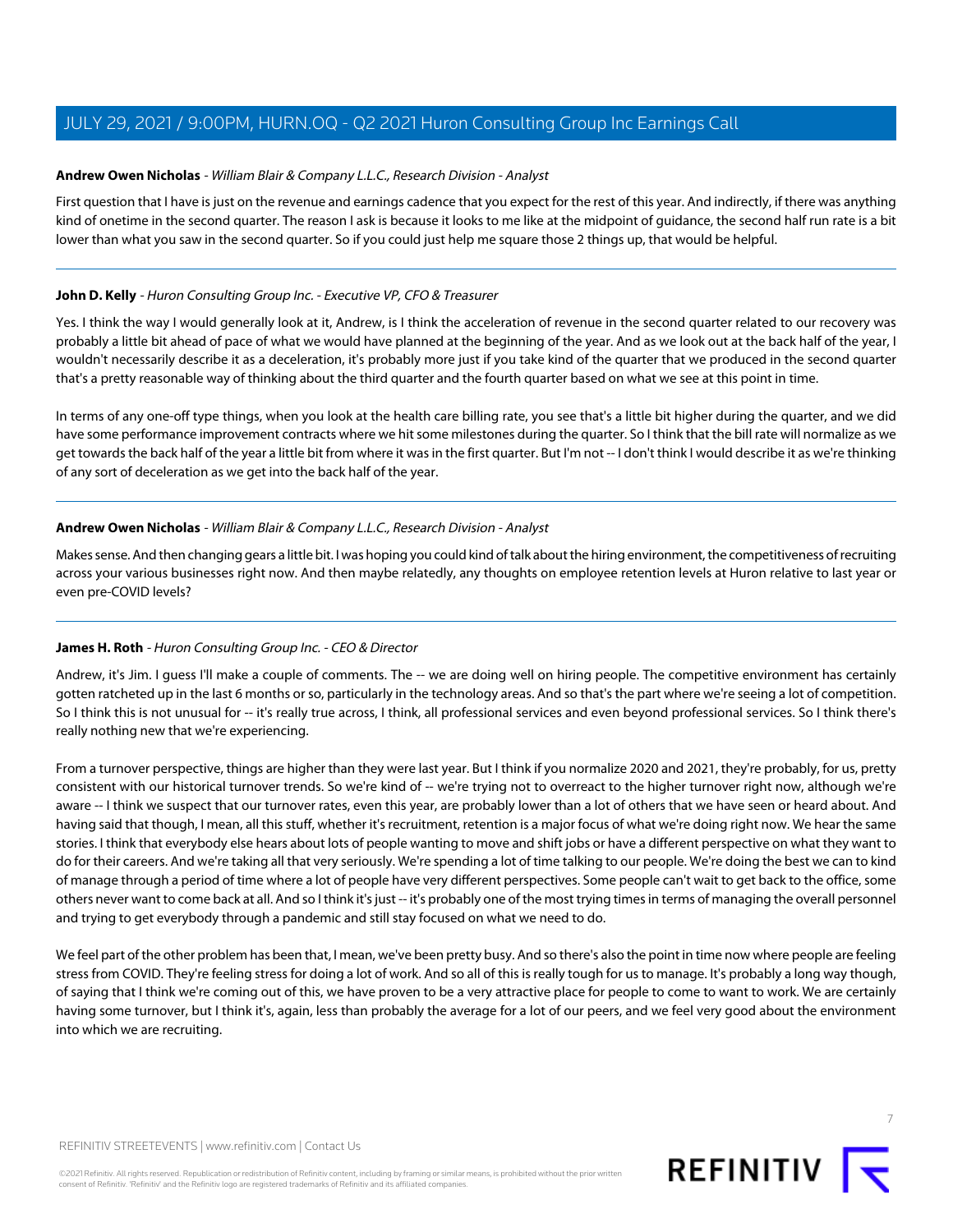So our challenges on a go-forward basis, I think, will not be having enough people. It's just going to be managing what is, right now, clearly, a slightly more unstable environment for personnel than we've typically had. But I think I'm confident that over time, this is going to even out and that the culture we have here is going to remain very attractive for people not just to be recruited into but to have them stay. We've actually seen people that have left Huron and come back because they realized how good a place it is here. So we feel good about this, but make no question about it, it's a difficult environment to be working in.

#### **Operator**

<span id="page-7-0"></span>Our next question comes from Bill Sutherland of The Benchmark Company.

#### **William Sutherland** - The Benchmark Company, LLC, Research Division - Senior Equity Analyst

Curious about the new revenue, well, the new operating detail on your, what were you calling it, the health care managed services employees. So I think it'd be helpful to just have a little history on the build-out of this group. I think there's -- maybe I'm wrong, but I think Jim mentioned a third deal. I think that's where this belongs.

And then I'm kind of also curious about, in terms of 2Q, the average number of employees jumping to 431 for 1Q and the revenue only doubling that should imply, I guess, more -- that's an average number of employees. Would there be more in 3Q, I guess, with the new opportunity? And kind of curious what that means for revenues for that group.

#### **James H. Roth** - Huron Consulting Group Inc. - CEO & Director

Sure, Bill. I can start. So if you think about the history of our managed services offering, we had our first contract from a managed services perspective at a large client back in the fourth quarter of 2019 is when we started that business. We announced that at the time. And so really, that kind of progressed throughout the course of 2020. And then we announced last quarter that we had done a group hire as -- in April of this quarter, we announced at a subsequent event last quarter, we're adding about 300 people to this business.

And as it relates to that particular transaction, we became aware of a group of employees with certain skills and revenue cycle operations that were becoming available. We knew that we had a bunch of different opportunities to deploy those individuals as well as continue to provide transition services to that client like all of those employees. And so at the beginning of the quarter, that's when we made the large hire of 300 employees that you see that drives the increase in headcount. In terms of revenue per headcount, it's a little bit of a different skill set for that second group of employees. So that's why you kind of see the difference in blend. I think in the call last year -- I'm sorry, last quarter, I think we described our expectation from revenue related to that group of individuals to be around \$10 million, of which a decent amount of that came through during the second quarter here.

And then as Jim just alluded to you now on this call, we've, in fact, engaged with a third client in terms of managed services. And these clients are all of different sizes. But there's a common theme there where they've come to us to really help them operate the revenue cycle but to really help improve the revenue cycle. And part of what we do when we have these types of offerings is a lot of the best practices that we deploy when we have a consulting project to help raise the performance level of revenue cycles. With this managed services option, it's really an opportunity for us to partner with the client to help make those practices from a consulting project stick and to make them sustainable over time. And I think that's proven to be a really attractive model to some of our different clients.

So my expectation is that increase when you look at the metric, Bill, from Q1 and Q2, that really reflects the onboarding of the 300 new employees at the beginning of the quarter. I wouldn't necessarily expect that to be the trend, that you're going to see that jump up again at the same ones in the next quarter. In fact, as I look out towards the back half of the year, my expectation is that the revenue run rate that you see will probably be generally in line, that second quarter revenue run rate, with what we see in the back half of the year. But I think beyond that, we feel like this offering is really resonating with our clients. And our expectation is that over time, we are going to see that number go up, both in terms of heads and in terms of revenue as we onboard additional clients moving forward with this offering.

©2021 Refinitiv. All rights reserved. Republication or redistribution of Refinitiv content, including by framing or similar means, is prohibited without the prior written consent of Refinitiv. 'Refinitiv' and the Refinitiv logo are registered trademarks of Refinitiv and its affiliated companies.

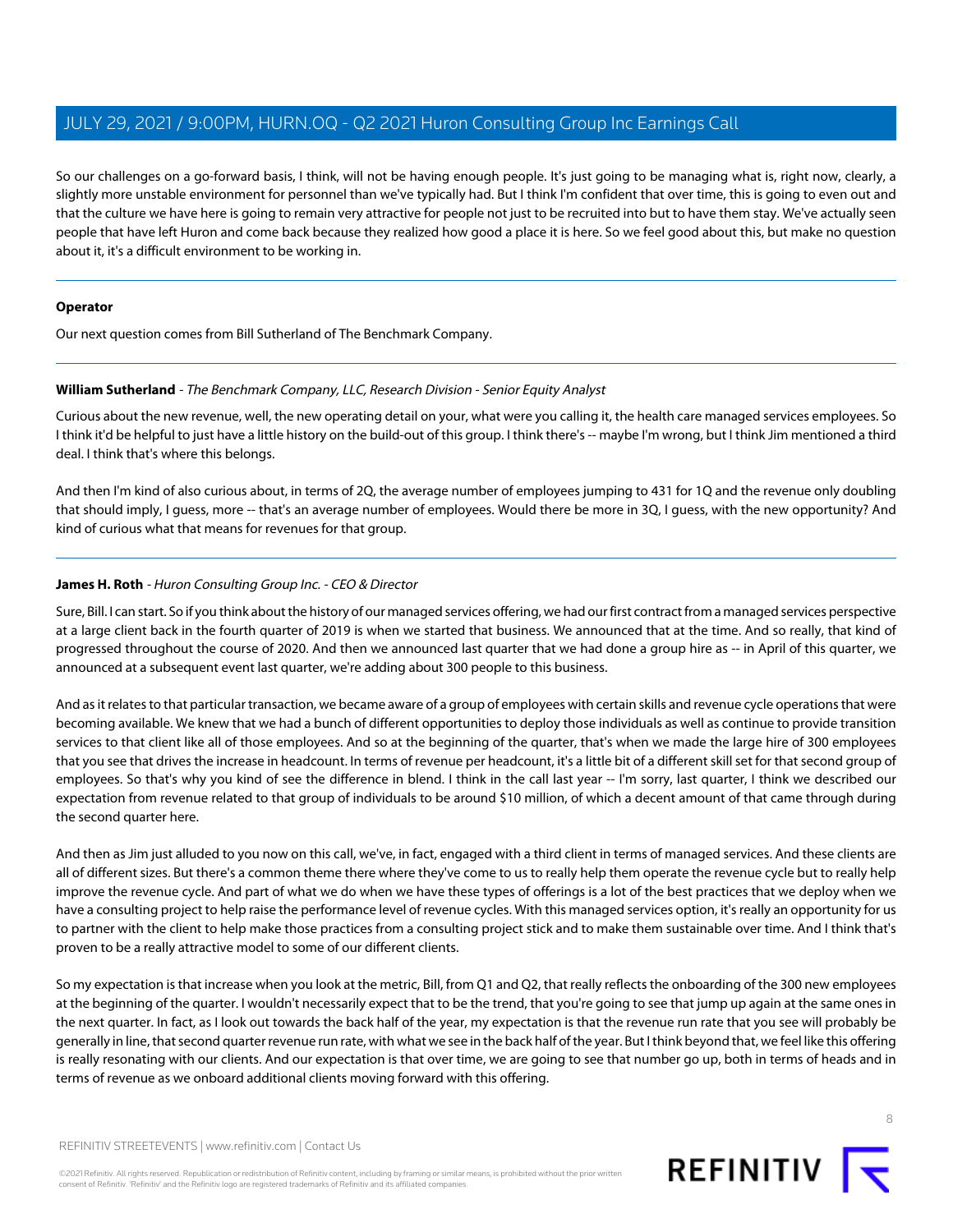#### **William Sutherland** - The Benchmark Company, LLC, Research Division - Senior Equity Analyst

So the utilization of the 300, that's what I'm trying to figure out just given the step-down in the -- as I just do a simple-minded revenue per employee.

#### **James H. Roth** - Huron Consulting Group Inc. - CEO & Director

I would say the utilization was -- for this group of employees, so they're not billable consultants. So it's not like it's the same sort of utilization calculation that you would see for our full-time billable consultants. They're more performing certain activities on behalf of our clients. I would say though, for the -- we didn't have very much in the way of any downtime from the FTEs this quarter. Our FTEs were highly utilized this quarter on the clients that we mentioned.

#### **William Sutherland** - The Benchmark Company, LLC, Research Division - Senior Equity Analyst

If it's something you can say, what portion of the 300 were kept at the client?

#### **James H. Roth** - Huron Consulting Group Inc. - CEO & Director

At the client where they had transitioned from?

#### **William Sutherland** - The Benchmark Company, LLC, Research Division - Senior Equity Analyst

Yes.

#### **James H. Roth** - Huron Consulting Group Inc. - CEO & Director

I would say this quarter, a high portion of the revenue that they worked on for us, a high portion of the deliverables were, in fact, to that client. With that said, our expectation is that we'll be able to deploy these resources more broadly in other clients as time move forward.

We still expect there to be revenue from that client into the back half of the year. But given the skills that this team has and that they bring to our portfolio, that they bring to our team, our expectation is that we're going to be able to deploy them on further clients throughout the year. The other thing, yes, I think we might have mentioned in the last call, but it probably bears repeating, with this skill set, this is a skill that we can bring to performance improvement projects as well. And oftentimes in the past, we've had a need for some of these skills and had to subcontract in some cases to bring them in. And now having a skill set in-house, we think this could be a nice supplement and margin enhancer to some of our performance improvement projects.

#### **William Sutherland** - The Benchmark Company, LLC, Research Division - Senior Equity Analyst

So when you're contracting for these, what are the key terms? And I guess -- and the other thing I'll ask and then I'll get off is, have you built up some level of go-to-market focus on this opportunity?

#### **James H. Roth** - Huron Consulting Group Inc. - CEO & Director

Absolutely. Absolutely. Yes. It's -- we think it's a big focus area. And the reason we do is because our clients are telling us that this is an area where they really appreciate a partnership. They appreciate us being able to bring these skills to them and to be able to help them sustain top revenue cycle performance. So it's definitely an area that we've -- we are working on our go-to-market scale.

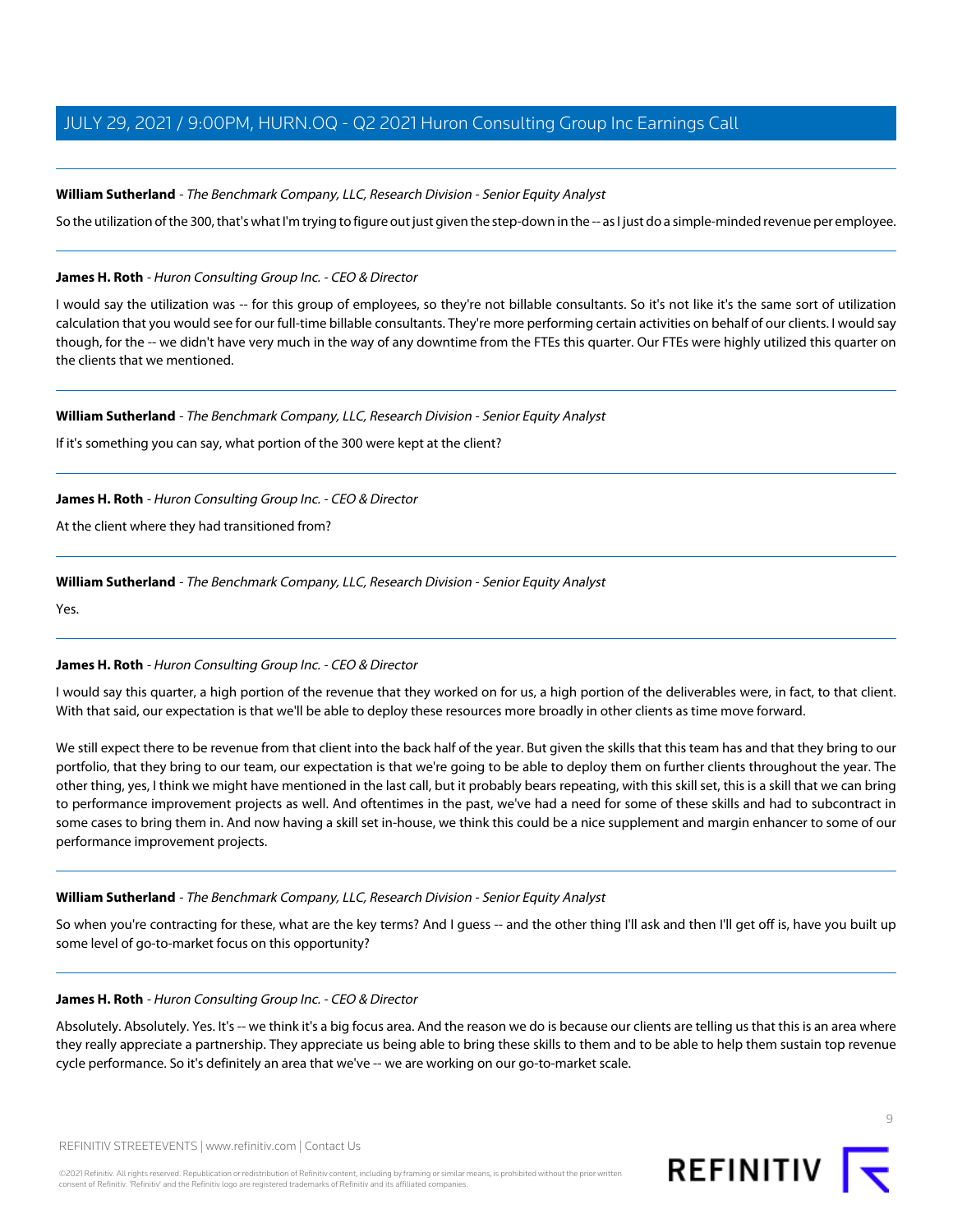And I can't remember, what was the first part of your question, Bill?

#### **William Sutherland** - The Benchmark Company, LLC, Research Division - Senior Equity Analyst

Just kind of curious about the typical sort of contract -- like the -- yes, the term of it and whether it's got some performance enhancements with it.

#### **John D. Kelly** - Huron Consulting Group Inc. - Executive VP, CFO & Treasurer

I would say, Bill, that the typical contract term would be over a longer period of time, right? It's usually a more steady relationship where we expect them to be recurring revenue over a period of time, a multiyear contract where in order to really make it work. It becomes kind of a more permanent component of the operations of our client and its recurring revenue to us. That's the way we work with the first client that we announced in 2019 and with the client that Jim referenced today. With all that said, there can also be interim sort of work that this team can do that isn't necessarily under a long-term project, but to the extent that a client is going through a transition, where they're making changes in their operations and they could use these skills to bridge a gap, you could also see work like this. But I would say that the heart of the business model for this will be long-term, multiyear relationships that have a recurring revenue element to them.

#### **Operator**

<span id="page-9-0"></span>Our next question comes from Kevin Steinke of Barrington Research.

#### **Kevin Mark Steinke** - Barrington Research Associates, Inc., Research Division - MD

I wanted to ask a question about the outlook for the second half, just a little bit differently. On your first quarter call, you had talked about expecting sequential revenue growth on a quarterly basis in both Healthcare and Education for the remainder of the year. I guess with the stronger than expected -- or faster than expected recovery in Healthcare and Education, is that still a possibility or something you can see potentially happening at least towards the upper end of your guidance range that is sequential growth through the rest of the year in both of those segments?

#### **John D. Kelly** - Huron Consulting Group Inc. - Executive VP, CFO & Treasurer

I'll start with Education, Kevin. And they're absolutely still the same scenario that we're expecting sequential revenue improvement throughout the year. As it relates to Healthcare, I think that's still possible that we could have sequential revenue improvement from the \$1.4 million that we posted this year. And to your point, that will probably be -- and when you get towards like the upper half of the guidance range at that point. But I will say that the revenue acceleration came a little bit quicker this quarter than maybe what we had anticipated when we last talked about it. So I wouldn't -- certainly, the ramp they saw between Q1 and Q2, I wouldn't expect a ramp like that going into Q3 and Q4. I think that as we looked out towards the back half of the year, if you think about the guidance where we're at, this level that we produced in Q2 is pretty close without the level that we were expecting in the back half of the year. So I think that's probably a reasonable way of looking at it for the Healthcare part of the business.

#### **James H. Roth** - Huron Consulting Group Inc. - CEO & Director

Yes. And I would also add, Kevin, I mean, I referred to the kind of the tailwinds that we have -- Healthcare and Education were down pretty significantly, as you're aware, during pandemic. And I think really now with -- our sense is that in both of those industries, our clients are really well prepared to deal with whatever comes down the pike now as the pandemic evolves. I think the issue is that they're facing a very different environment than they did prepandemic. And that's why we feel so strong about the kind of demand that's going to be for our services in both those industries. It's just a very different operating environment for our clients, and they're looking to us for both strategic and operational and financial and technology issues at a pace that we feel is very good, and it will be supportive of growth for the rest of the year.

©2021 Refinitiv. All rights reserved. Republication or redistribution of Refinitiv content, including by framing or similar means, is prohibited without the prior written consent of Refinitiv. 'Refinitiv' and the Refinitiv logo are registered trademarks of Refinitiv and its affiliated companies.

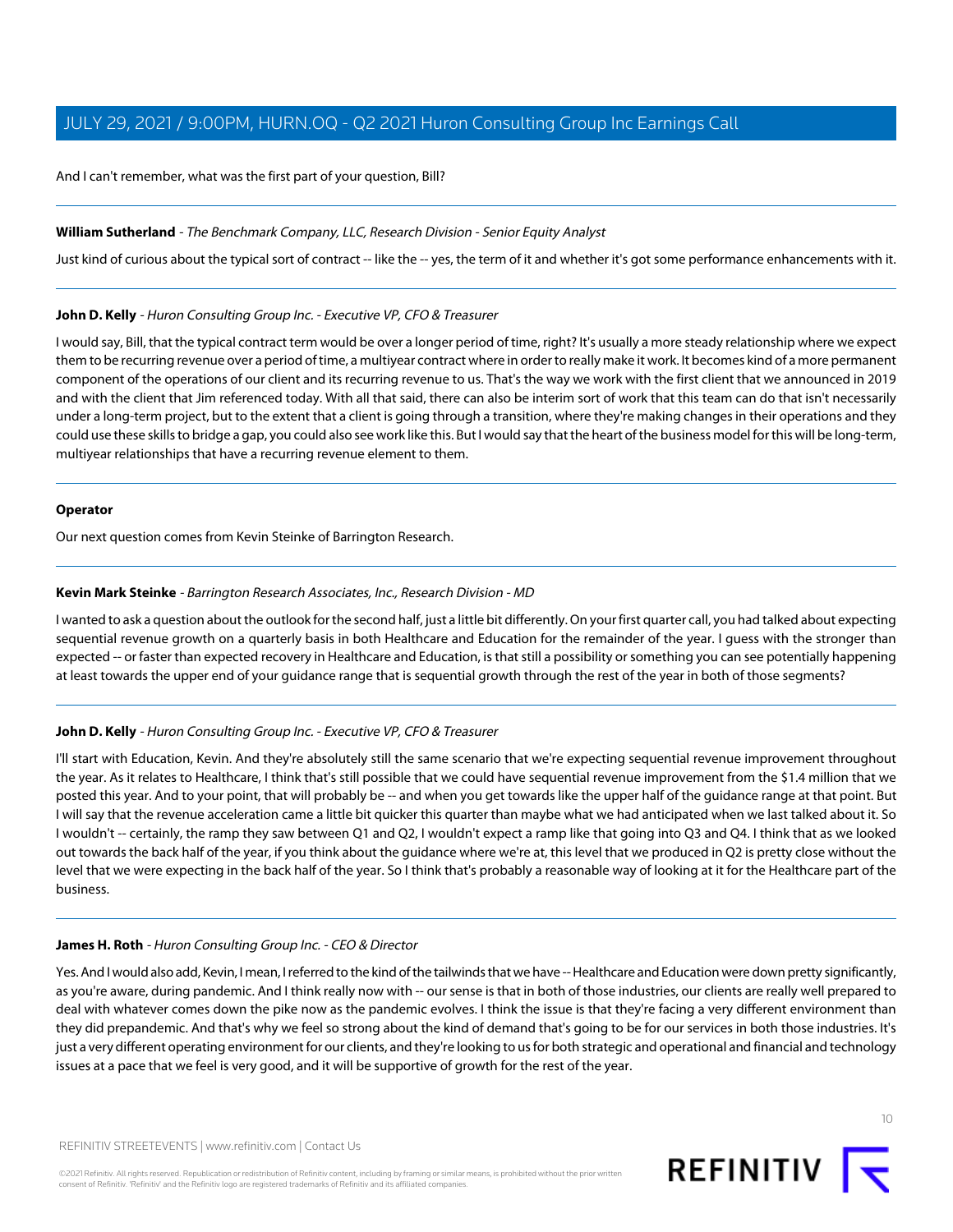#### **Kevin Mark Steinke** - Barrington Research Associates, Inc., Research Division - MD

Yes. Great. That -- your last comment kind of plays right into what my next question was going to be, and that's -- yes, obviously, you're seeing, I guess, work coming back here that may have been delayed during the pandemic, but has the changed operating environment, due to the pandemic, maybe is it causing clients to move ahead with other types of work that they might not have prior to the pandemic? Or move forward with projects that they may have not had as much urgency prior to the pandemic? Has overall urgency to move forward with some of these initiatives increased due to the current environment?

#### **James H. Roth** - Huron Consulting Group Inc. - CEO & Director

I think the way I would answer that is the projects that tended to get -- and I'll talk about Health and Education kind of together because there are some similarities. The projects that tended to get deferred were the technology projects. So those are the ones that were kind of on the shelf, ready to go and the clients are kind of committed to them. And then when the pandemic hit, it just -- was just going to be too hard to pull off something that can really be very disruptive within a company -- I mean, I'm sorry, within an organization, so those got deferred. I think we're now beginning to see those really come back nicely right now.

And then the remainder of the kind of the nontechnology portion of it, the part that's more around management consulting. I think what we're seeing is that there's just -- there is so much that has happened in the last 15 or 16 months that have impacted the -- both the revenue side, the cost side, the strategic positioning, the competitive environment for our clients. And I think what we have seen, I think, in both Healthcare and Education, particularly that have been hit so hard, we're seeing just a different kind of project where we're having things that are -- in many cases, being a lot more strategic, a lot more forward-looking in terms of how we're really going to make the business case successful in what is now a very challenging environment for them. So it's just -- it's been a very interesting time, and that's why we feel good about the way things are evolving for us. It was just -- it was certainly hard on our entire team to have gone through this in the last 15 or 16 months, but we've stayed very close to our clients. Our relationships with our clients have made a big difference in having them have confidence in us that they can help us -- we can help them, rather, be successful in the future. But it's a very different strategic and operating environment for our clients, and we're glad to be helping them try to navigate through this right now.

#### **Kevin Mark Steinke** - Barrington Research Associates, Inc., Research Division - MD

Okay. Yes, that's helpful. And just lastly, I wanted to ask about just the narrowing of the adjusted EBITDA margin guidance range on the top end, the guidance obviously still implies nice year-over-year margin expansion. But can you just kind of touch on the factors behind the narrowing of the range?

#### **John D. Kelly** - Huron Consulting Group Inc. - Executive VP, CFO & Treasurer

Sure, Kevin. I think I'd probably look at it. There's probably 3 factors that caused us -- if you look at the midpoint, the midpoint was 11.25%, now it's 11.0%. As far as kind of that decrease in the midpoint, I'd probably point to 3 factors. The first one really being we have incurred some additional expenses during the first half of the year. Our view is that they're probably transitory expenses. I don't think they're going to be -- or at least their impact on margin will be transitory kind of as the business environment has really picked up. And there's obviously been a lot of competition to secure resources. There's been some extra expenses incurred with that. Just kind of getting up and running there. I think our viewpoint is that eventually those type of expenses end up making their way over to the pricing side as well. So I don't think that's a long-term factor. But I think kind of in the start-up that we've had here with things kind of relaunching this year, that's been a factor.

Second is really the mix. And so we're excited, like we talked about earlier on the call, about our managed services business and the opportunity for that to provide some really nice revenue growth and recurring revenue into the future. It does blend in a little bit lower margin. So if you look at the composition of the revenue this year, I'd say there's a little bit of a mix factor in there as well as our technology businesses, which tend to blend at a little bit lower margin. They also are expected to be strong growers for the year. So I think that's a factor.

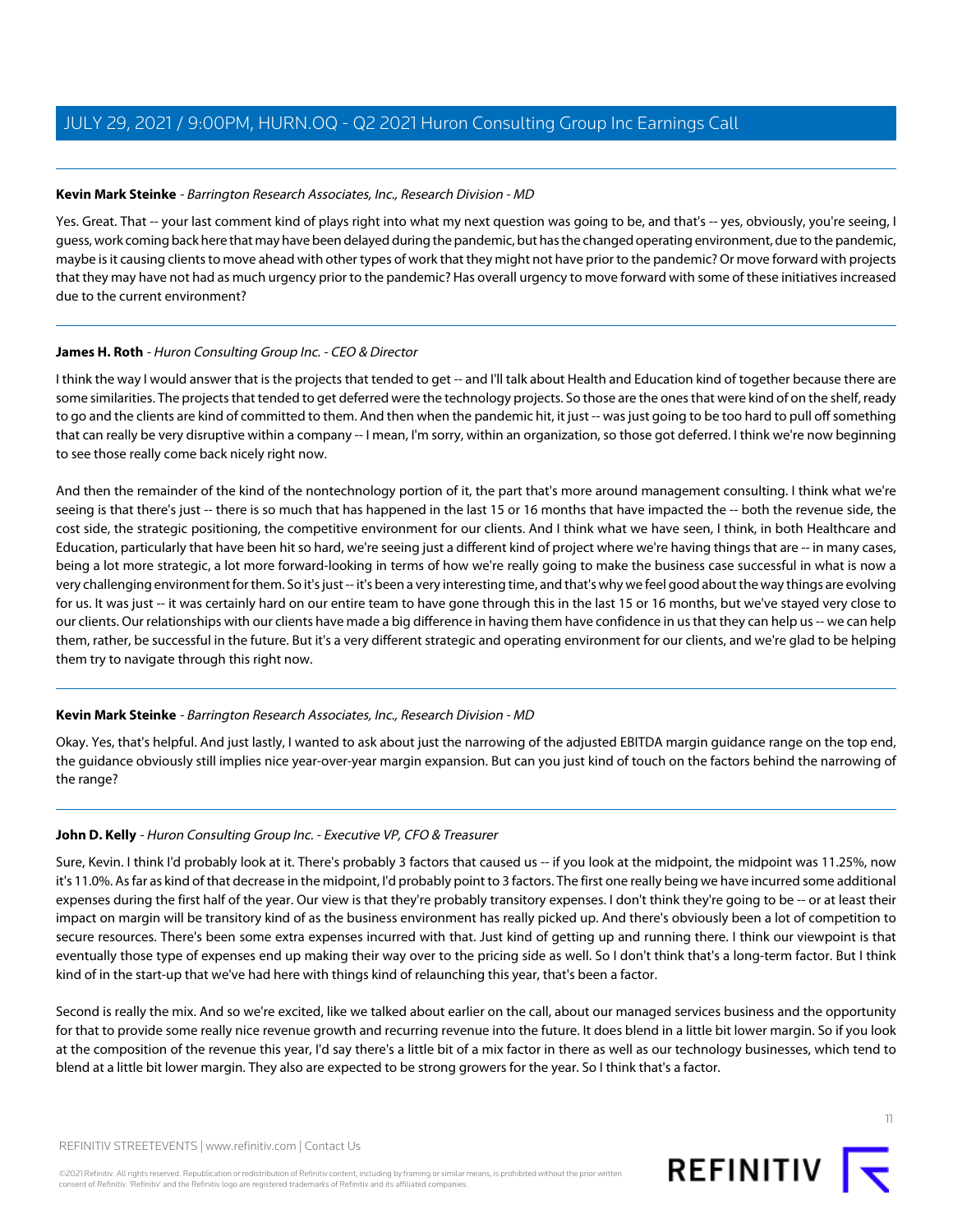And then the final thing I'd point to is, obviously, it's -- part of what we do is making investments, but I'd say we've continued to make those investments into the first half of this year. And some of those areas where we've invested the dollars, I think, our expectation is that we're probably going to start to see the revenue come through in the back half of the year. But nonetheless, it's probably been a net investment when you look at it from a full year perspective. So it's going to be good in terms of supporting growth into the future, but probably a little bit of a headwind from a margin perspective during the year.

#### **Operator**

<span id="page-11-0"></span>Our next question comes from Josh Vogel of Sidoti & Company.

#### **Joshua David Vogel** - Sidoti & Company, LLC - Analyst

The first question I had is can you give thoughts or maybe quantify the conversion rate today across the 3 businesses, how it compares from prepandemic? And I also want to get a sense if you're seeing an urgency or pent-up demand that's driving client agenda today? Is it across all segments? Or what services in particular?

#### **James H. Roth** - Huron Consulting Group Inc. - CEO & Director

I think if you're talking about the conversion rate to success, I don't think it's that different than we've historically had. I don't think there's any notable difference in our conversion rate among clients. I don't know if we have exact statistics on that, but I don't think there's anything materially different.

The pent-up demand is -- I think, is a couple of things. I mean there was -- I kind of go back, and the reason I've started my script at the beginning, try to provide some context, I wanted to remind everybody and we remind ourselves, frankly, that when we started 2020, we were really -- the practices were really on a significant uptick. And if we -- and as we were kind of thinking about the businesses back then, we knew that the issues that were going to be driving our clients, even back prepandemic, were going to be issues around digital transformation and trying to be competitive in a much more challenging environment. And so now you fast forward and I think what's driving the pent-up demand is that all of our clients, whether it be Health and Education or any of our commercial clients, have also seen now this incredible urgency to become much more transformative in their use of technology to deliver their goods and services and communicate with their clients or their customers or their patients or their students. So that has, I think, accelerated dramatically because of what happened in COVID, the realization that they're going to continue to have to do that. So that was one part of the pent-up demand.

And the other part, I think, we're seeing is -- and again, this is true across our commercial and Health and Education segments, is that it's just a very different environment for people are postpandemic -- or so-called postpandemic for these organizations to be strategically thinking about what it's going to take for them to be successful in the future. The level of competition is different. The things that they have to focus on are different. And so if you put it all together, it's been a challenging time for a lot of our clients. And I think they're looking to us to help them through this process. I think a lot of them have also had people in their own businesses that have been kind of stressed out, given all that they've gone through. So we hear a lot of -- on a lot of occasions that the bandwidth that our clients have is at an -- in an all-time low to be able to deal with some of these issues and the magnitude of the issues that they're facing are very substantive. And you put that together, and there's a strong need for outside assistance. And I think that's where we come in.

So I think the pent-up demand is very consistent and very noticeable right now for us. And that's one of the reasons we feel good about how things are going to evolve for this company.

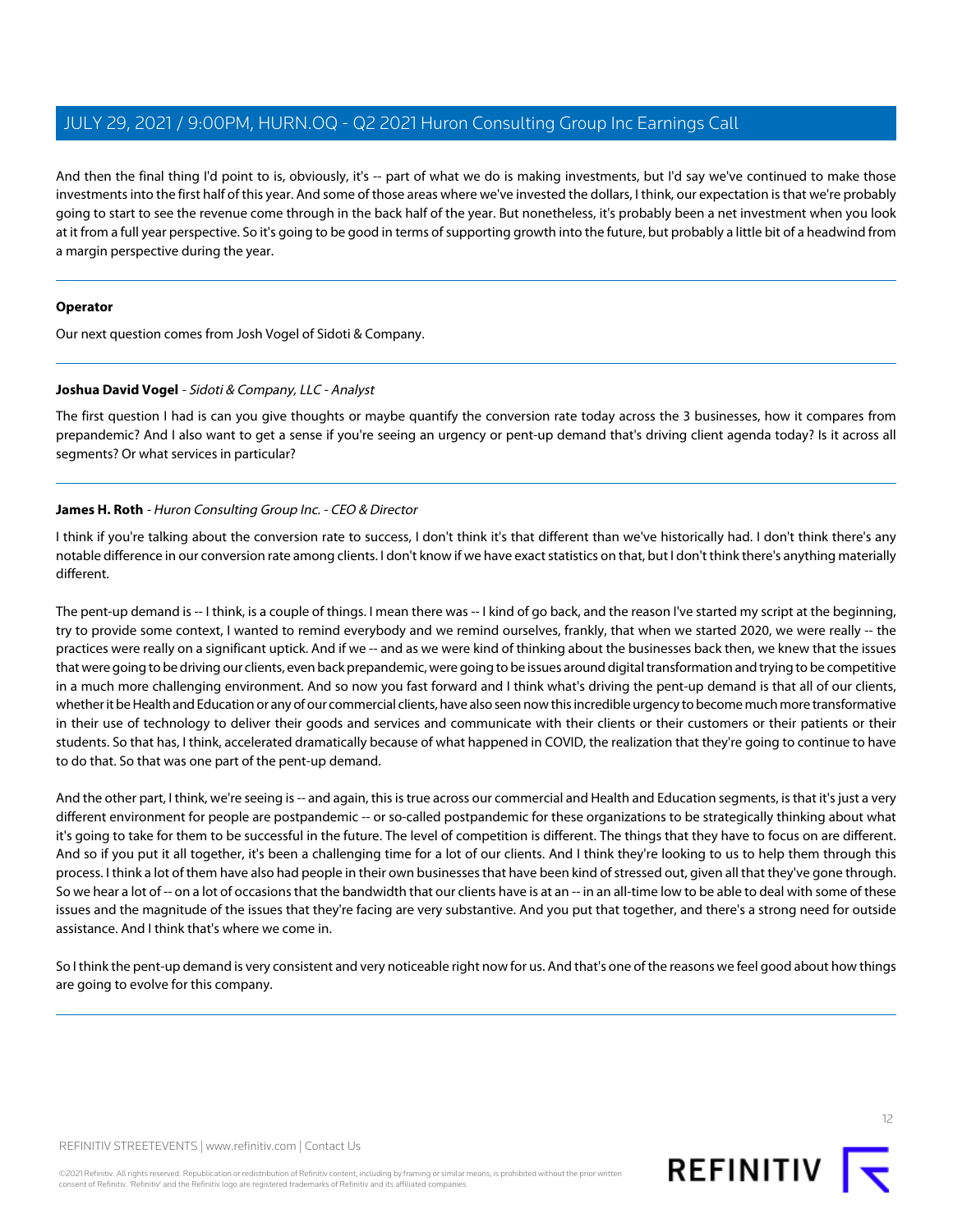#### **Joshua David Vogel** - Sidoti & Company, LLC - Analyst

I appreciate those insights. And thinking about the increases in the sales pipeline and signings, especially in Healthcare and Education, I'm just curious, the size and scope of those engagements, how they compare even to Q4 and what you're seeing. Are these potentially large, multiyear engagements? Are they smaller? Maybe piecemeal, they want to do one thing first and then move on to another? How is it looking?

#### **James H. Roth** - Huron Consulting Group Inc. - CEO & Director

I think what we saw during the pandemic was, I think, a pretty significant lack of desire to have larger, longer-term projects from a lot of our clients. It was just too hard to kind of manage that with everything else that was going on at their own organizations. I think what we're seeing now is that probably the size and the duration of the projects are probably beginning to pick up again. And it will probably be at least as equal to as they were before the pandemic, and in some cases, maybe even more. We don't think we really keep track of the duration and size of projects. But my guess is that there are -- there's just a lot more -- there's a lot more stress within our client environment, and there -- I think a lot of these issues are not things that can be -- can't manage overnight. I think you combine that with the fact that we had -- during the last year, we had projects that were probably a little bit more piecemeal just so they could manage them easier. They're now realizing that they can -- they now need to take on more significant projects that will have longer durations and be of a more significant size. And that's kind of what we're seeing right now.

#### **Joshua David Vogel** - Sidoti & Company, LLC - Analyst

All right. Great. And just lastly, thinking about capital allocation over the back half of the year, you mentioned getting the leverage ratio. It will likely be below 2x. How active do you think you'll remain on the buyback front and outside of just internal investments, just how we think about capital allocation in general?

#### **James H. Roth** - Huron Consulting Group Inc. - CEO & Director

Josh, I would probably still think of it as a pretty balanced approach. So I think priority #1 will be to get leverage back down to the 2x range or below. But I think by the same token, our expectations for free cash flow in the back of the year will allow for us to both achieve that objective, but also to buy back shares. And probably, there's potential for a tuck-in strategic-type M&A activity as well. Nothing imminent there, but in terms of the potential for things like you saw in the first quarter of this year, you saw in the fourth quarter last year, I think that, that's part of our growth strategy as well. So I'd say if I were looking out over the next 6 months, I'd probably expect to pretty -- deploy a balanced deployment approach.

#### **Operator**

We have a follow-up from Tobey Sommer (sic) [Jasper Bibb] of Truist Securities.

### **Jasper James Bibb** - Truist Securities, Inc., Research Division - Associate

Just a question on margins. Like how should we think about SG&A costs coming back from here? And do you think there's an opportunity to keep some margin there just based on being able to operate leaner, less real estate, et cetera?

### **James H. Roth** - Huron Consulting Group Inc. - CEO & Director

I do, Jasper. I think if you go back to the beginning of the year, we kind of -- we took some -- took savings initiatives of which a healthy component of that was related to SG&A at the end of last year. But we said at the time, don't interpret that as expenses are going to go straight down because there's going to be other areas where we expect -- particularly as things ramp up in terms of recruiting and things of project volume coming back that we expect there to be incremental travel expenses and things like that once we get to the back half of the year and that, therefore, it'd probably be sort of a flat story. I think that's still going to be the case.

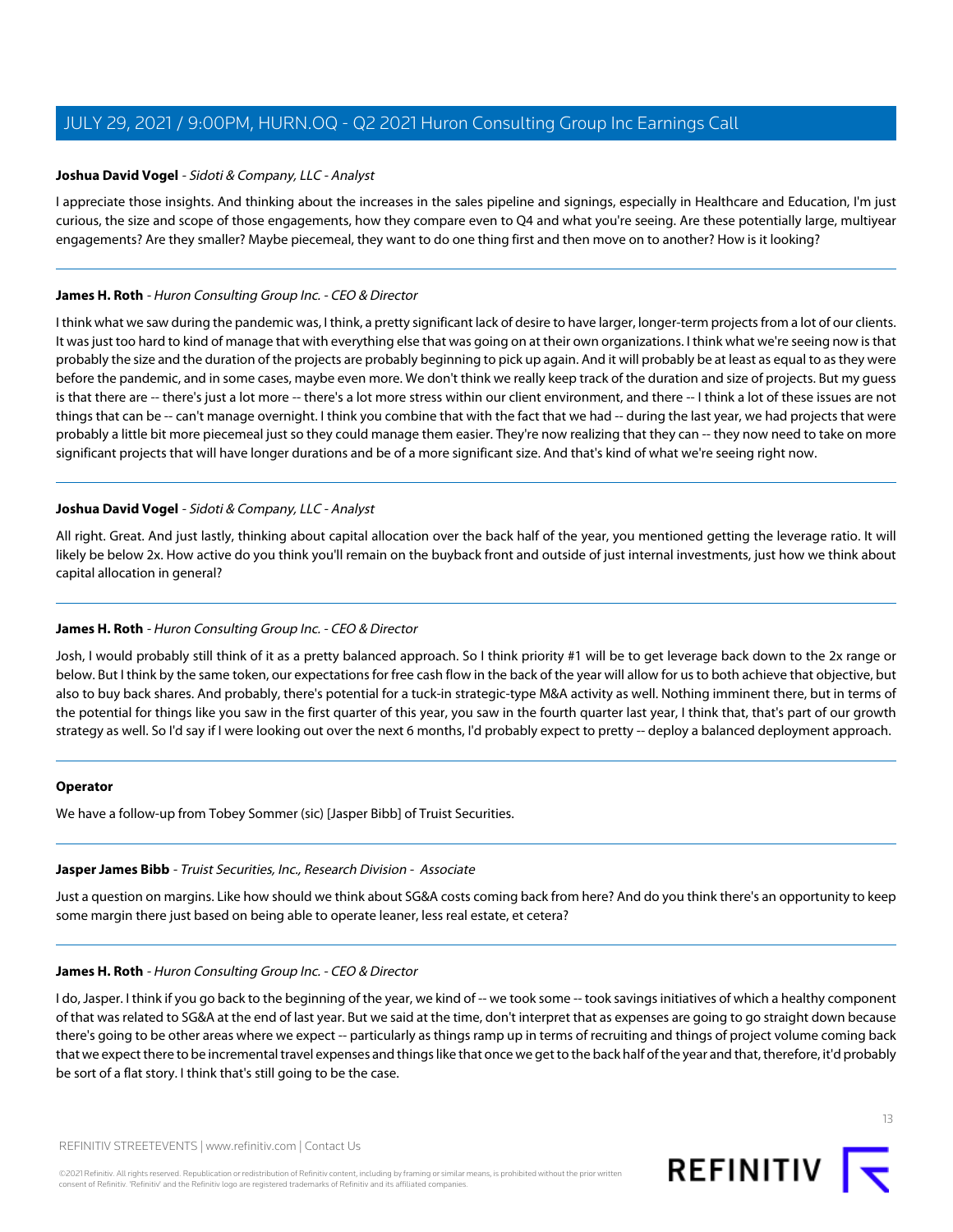And in my remarks, I noted we were -- excluding kind of the items like the deferred compensation plan and restructuring. It's been flat during the first half of the year. I think there were some timing items that kind of skewed some of the expenses into the second quarter versus the first quarter, but I don't think that's a trend line. I think when you look at kind of the back half of the year, my expectation for corporate SG&A is that it will likely be somewhere in between where it was in the first quarter and where it was in the second quarter in that -- then when you couple that with the growth we're expecting in the back half of the year, obviously, the guidance calls for double-digit growth in the back half of this year versus the back half of last year, and you should definitely get some nice leverage of the SG&A in the back half of the year as well as we're expecting utilization to continue to ramp up from where it is right now. So our expectation is that you should see stronger margins in the back half of the year versus the year-to-date amounts.

#### **Jasper James Bibb** - Truist Securities, Inc., Research Division - Associate

I appreciate the color there. Last question for me. With respect to the research parts of the business, do you think some of the funds that the Biden Administration's looking to kind of put into science and research could kind of boost the medium-term outlook there if that money ends up flowing through?

#### **James H. Roth** - Huron Consulting Group Inc. - CEO & Director

Yes. I think it will boost the medium- and long-term part of our business. So we had, I think, record results recently in our research area. And that's even before any of that was kind of announced. So we feel good about what's happening. It's just a -- it's a very difficult business for our clients to manage, and we happen to have incredible depth in that area and experience in being able to do that. So we're seeing more and more opportunities where we're having to help manage -- help our clients manage the business. They're all wanting to increase their research enterprise, and we're well prepared to help them manage through that.

#### **Operator**

I'm seeing no more questions. I'd like to turn the call back over to Mr. Roth.

#### **James H. Roth** - Huron Consulting Group Inc. - CEO & Director

Thank you for spending time with us this afternoon, and we look forward to speaking with you again in November when we announce our third quarter results. Have a good evening.

#### **Operator**

That concludes today's conference call. Thank you, everyone, for your participation.

 $14$